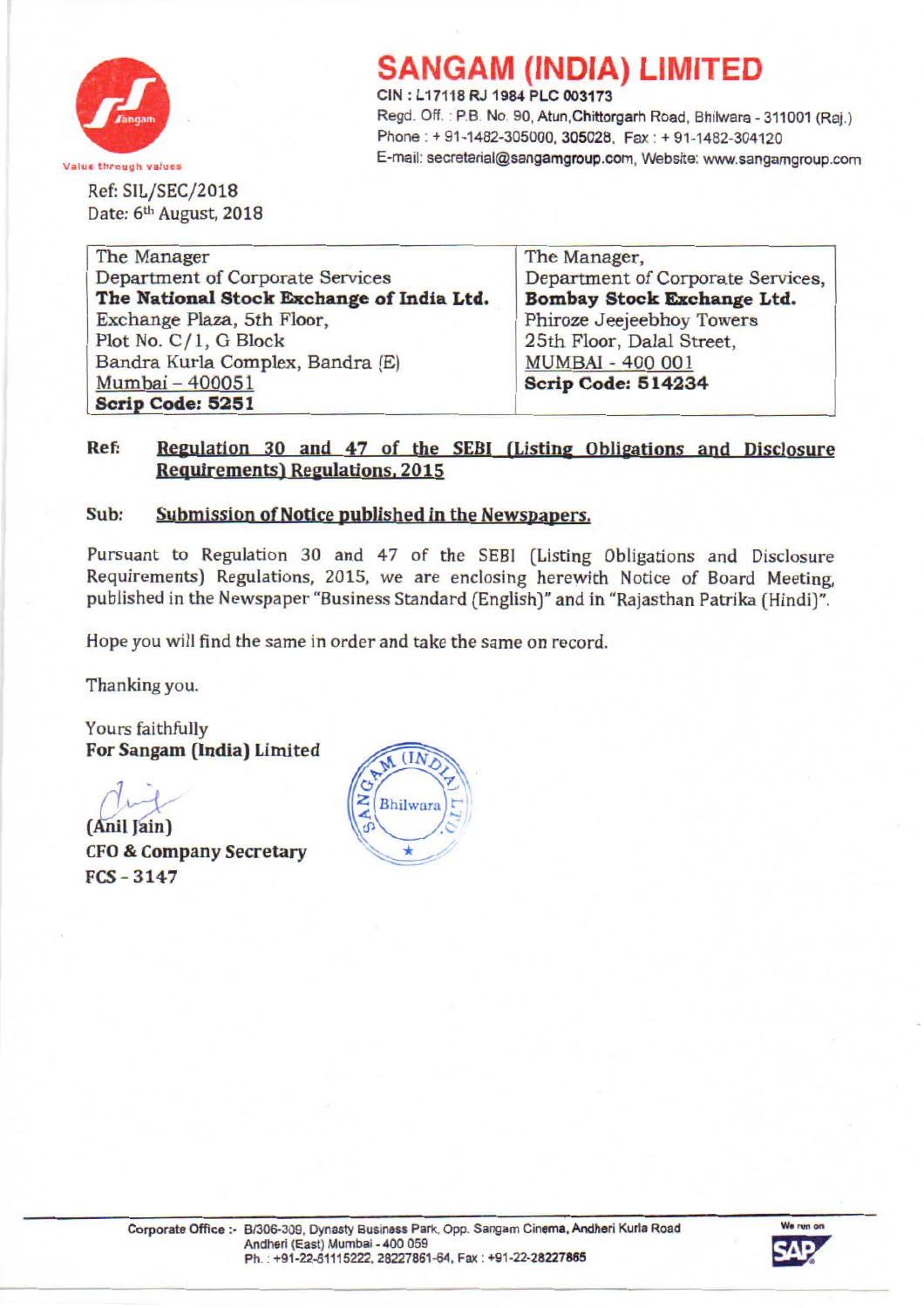# पत्रिका भीलवाड़ा

### सिलेंडर में आग मची अफरा-तफरी

माण्डल, मेजा ग्राम में बुधवार सुबह रसोई गैस सिलेंडर में आग लग गई। नया मेजा के राजपती मोहल्ला निवासी चांद कंवर सुबह कमरे में चाय बना रही थी कि गैस चल्हे से पाड़प लाइन से आग टंकी तक पहुंच भीलवाडा नर्सेज संयक्त विभिन्न मांगों व कलक्टेट के बार कलक्टर को

आयुद

जापन दिया गय

п

जाम् सहि

**RAJASTHAN S**  $-9414$ ait : 2626

 $-9414$ 

**ATON** : 921



٦ **SANGAM (INDIA) LIMITED** tegd.Off: Atun, Chittorgarh Road, Bhilwara-311001 (Raj.<br>CIN-L1711BRJ1904PLC003173, Ph.+91 1482 305028 रात NOTICE is hereby given pursuant to Regulation 29 of SEBI (Lista<br>Obligations and Disclosure Requirements) Regulations, 2015, that<br>Meeting of Board of Directors of the Company will be held a<br>Thursday, the 9th August, 2018 at जा शुग By order of the Board<br>For Sangam (India) Limited<br>Sd/- $^{\prime}$  Ht (Anii Jain)<br>CFO & Con Place: Bhilwara<br>Dite. 01-08-2016 प्रयु

#### अाम सूचना

गांवों में सर्वे को लेकर बुधवार को कलक्टर शुचि त्यागी की अध्यक्षता । वाले राज्यों व र को प्रधानमंत्री में कार्याशाला हुई। इसमें शौचालय ांवों के स्कूल, इस्तेमाल के लिए लोगों को प्रेरित सार्वजनिक करने तथा महिला- किशोरियों में बाजार, धार्मिक माहवारी स्वच्छता के लिए निक स्थानों का जागरुकता लाने के लिए गमीणों से सीधा अधिकारियों को प्रशिक्षण दिया गया।

कम्पनी की शिकायत

आए दिन हो किटौती और रल के कारण परेशानी को । नगर विकास खण्डेलवाल पक्ष दामोदर में भाजपा

**DIS** 

नेताओं के समक्ष पीडा रखी। मांग की।

नेताओं के समक्ष पाड़ा रखा।<br>खण्डेलवाल ने बताया कि पार्टी के *बैं मेरे ब*बकारी हुटेर नौरूसा पुत्र श्री पेक्सम्प बोलसा जाते महाजा रिक्टी- यौलामद, क्लोल- अतील<br>पूर्व प्रदेशाध्यक्ष अशोक परनामी को किन-सेलवाड़ा ते प्रत केवला क्लि वाद शहर में विजली सम्वंधी हो रही कि अलगत तक के बनके 01/06/1884 का उद्याग हुतु लक्कड लब्बाइत का गई है। मेर व्यव<br>अव्यवस्थाओं के बारे में बताया को कहनान कि मेर कानक महाना के इंगल हो पूछा है। मेरे व्यवस्था के वित के बेहाल उपक नेताओं ने शहर में आमजन को हो हल्लंडरण खुर्ष इर्र करने पर अपन्न है। अतः हर खास व आन को सूचन करता है कि कोई में व्यक्ति उव<br>रही परेशानी से निजात दिलाने की <sub>ह</sub>ल्लंड संबंध में प्रकाश चन्द्र जैतखा से किसी प्रकार का सैन, संव्यव

' निशाल गुप्ता, एडवेकेट, ले.बे. 94141-18077

ACCUMAS वजन बढ़ाए **CROIN** JOIN **JIIGI** यदि आप बहुत दुबले-पतले हैं तो निराश न हों, एक्यूमॉस आपका वजन बढ़ाने और आत्मविश्वास जगाने, दोनों में अति सहायक है। यह एक

रमाणित आयुर्वेदिक औषधि है एवं पूर्णत : सुरक्षित है

638

**®**